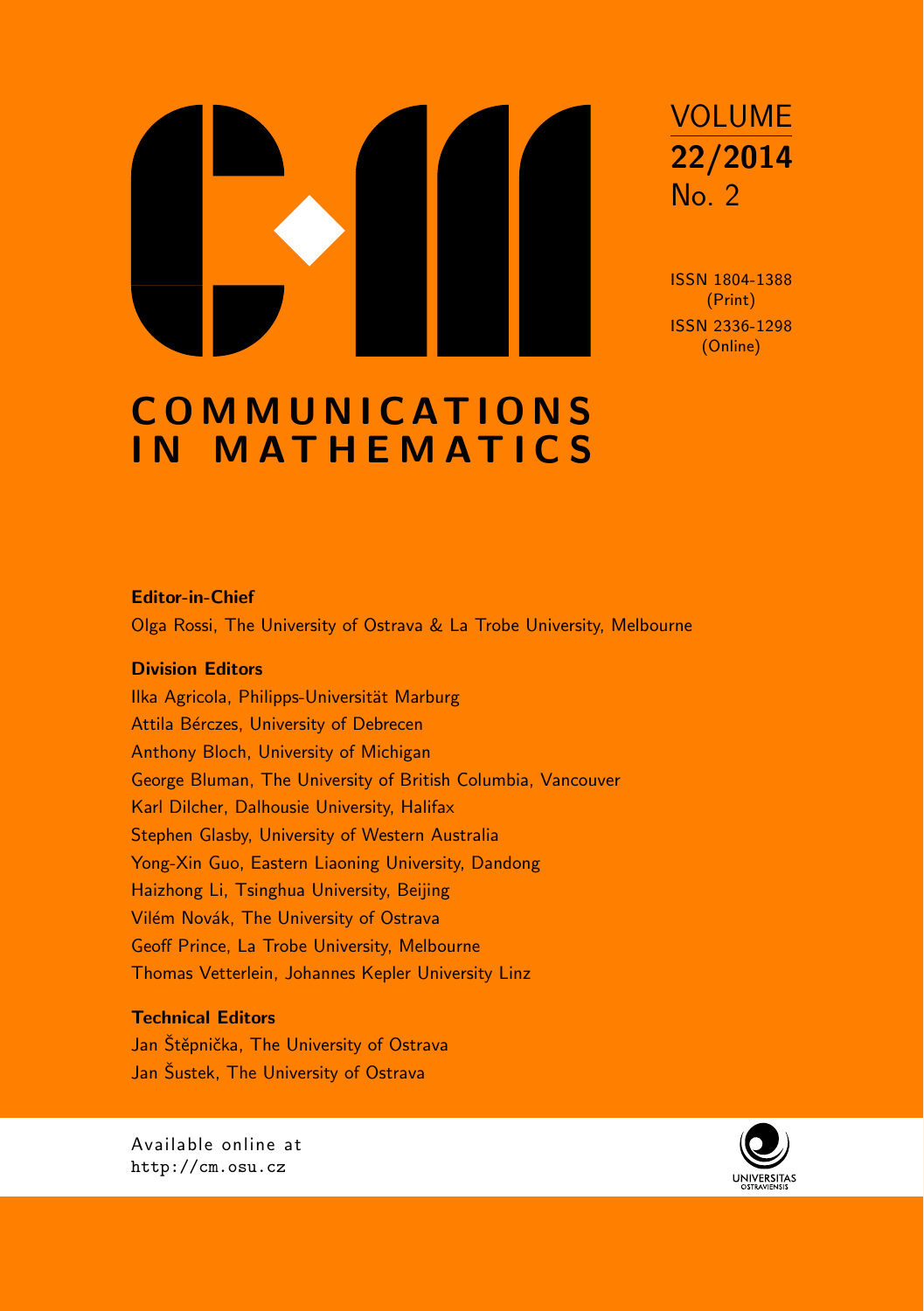# Discontinuity of the Fuglede-Kadison determinant on a group von Neumann algebra

Benjamin Küster

**Abstract.** We show that in contrast to the case of the operator norm topology on the set of regular operators, the Fuglede-Kadison determinant is not continuous on isomorphisms in the group von Neumann algebra  $\mathcal{N}(\mathbb{Z})$  with respect to the strong operator topology. Moreover, in the weak operator topology the determinant is not even continuous on isomorphisms given by multiplication with elements of  $\mathbb{Z}[\mathbb{Z}]$ . Finally, we define  $T \in \mathcal{N}(\mathbb{Z})$  such that for each  $\lambda \in \mathbb{R}$  the operator  $T + \lambda \cdot id_{l^2(\mathbb{Z})}$  is a self-adjoint weak isomorphism of determinant class but  $\lim_{\lambda \to 0} \det(T + \lambda \cdot \mathrm{id}_{l^2(\mathbb{Z})}) \neq \det(T)$ .

### 1 Introduction

Fuglede and Kadison [\[1\]](#page-9-0) introduce their determinant for operators in a finite factor. They prove that, for regular (i.e. invertible) operators, the new determinant shares many algebraic and analytic properties with the usual matrix determinant (which it generalises). That includes continuity with respect to the operator norm. We consider the continuity properties of the generalised Fuglede-Kadison determinant which is used for example by Lück [\[4,](#page-9-0) p. 127] to define the topological invariant "L<sup>2</sup>-torsion". Let f be an element of a finite von Neumann algebra  $(N, \tau)$ . The (generalised) Fuglede-Kadison determinant of f is

<span id="page-1-0"></span>
$$
\det(f) := \begin{cases} \exp\left(\int_{0+}^{\infty} \ln(\lambda) dF(f)\right), & \text{if } \int_{0+}^{\infty} \ln(\lambda) dF(f) > -\infty, \\ 0, & \text{otherwise.} \end{cases}
$$
 (1)

In this definition,  $F(f): [0, \infty) \to [0, \infty)$  is the spectral density function of f which is defined by  $F(f)(\lambda) = \tau(E_{\lambda^2}^{f^*f})$ , where  $E_{\lambda^2}^{f^*f}$  is a spectral projection of the self--adjoint operator  $f^*f$ . The associated measure on the Borel  $\sigma$ -algebra of R is given by  $dF(f)$   $((a, b]) = F(f)(b) - F(f)(a)$  for  $a, b \in \mathbb{R}, a < b$ . The notation "0+" in [1](#page-1-0) means that we omit the possible atom 0 in the domain of integration. The

<sup>2010</sup> MSC: 47C15

Key words: Fuglede-Kadison determinant, group von Neumann algebra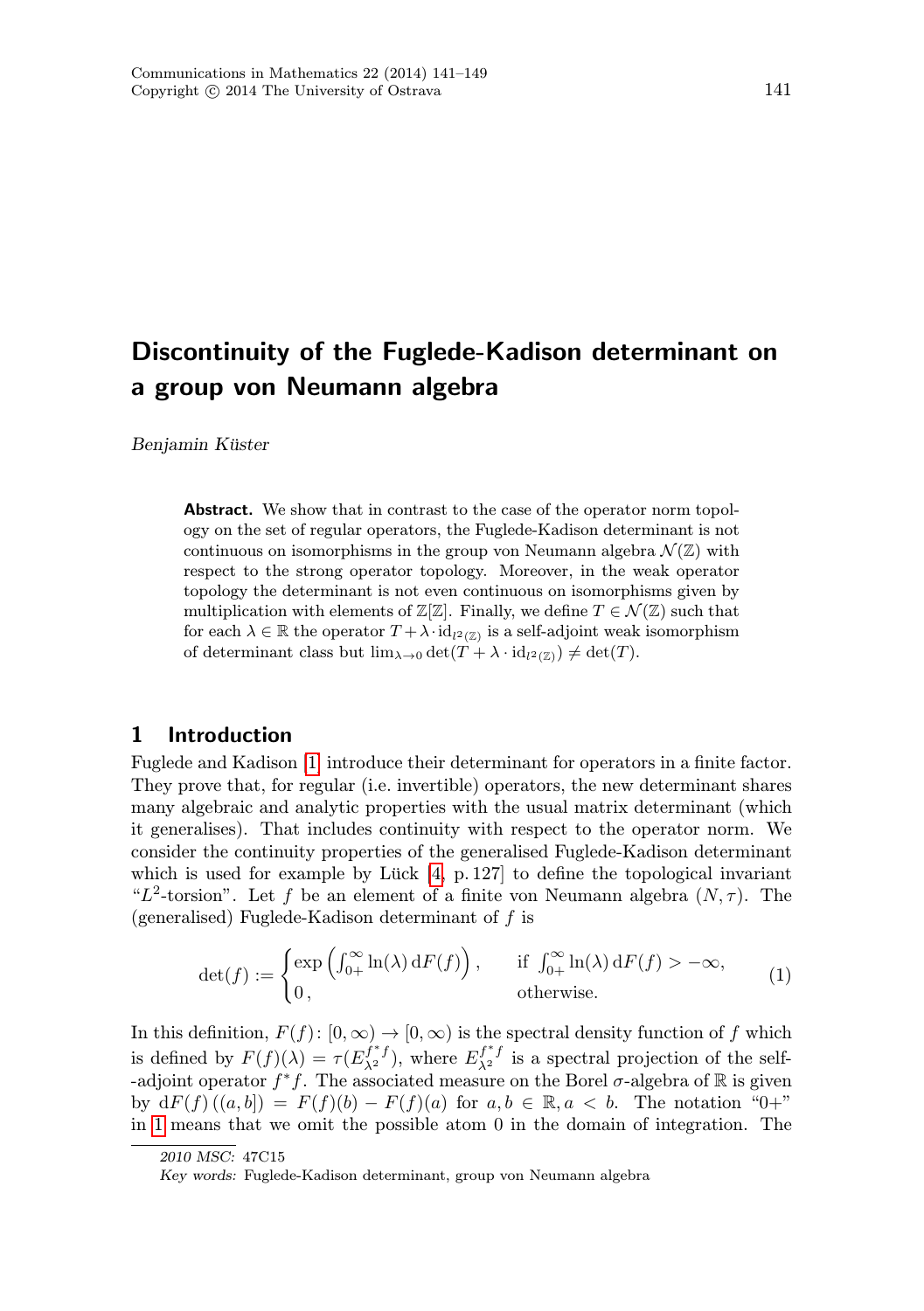omission of that atom is the reason why definition [\(1\)](#page-1-0) is slightly more general than the original analytic extension of the Fuglede-Kadison determinant to non-regular operators [\[1,](#page-9-0) p. 528]. In that extension, all operators with non-zero kernel have determinant zero. In contrast, the generalised Fuglede-Kadison determinant [\(1\)](#page-1-0) completely ignores the kernel, which leads for example to the odd equation  $\det 0 =$ 1. However, for injective operators in a finite factor, the original Fuglede-Kadison determinant and its generalisation [\(1\)](#page-1-0) agree.

#### Applications

An example of a finite von Neumann algebra is the group von Neumann algebra  $\mathcal{N}(G)$  of a discrete group G. It is defined as the set of all operators in  $B(l^2(G))$ that commute with the G-action on  $l^2(G)$  given by left multiplication. The trace is

<span id="page-2-1"></span>
$$
\tau = \operatorname{tr}_{\mathcal{N}(G)} : \mathcal{N}(G) \to \mathbb{C},
$$
  
\n
$$
T \mapsto \langle Te, e \rangle_{l^2(G)},
$$
\n(2)

where  $e$  is the neutral element of  $G$ . In [\[4,](#page-9-0) chapter 1], Lück extends that example to the more general theory of morphisms of finite-dimensional Hilbert  $\mathcal{N}(G)$ -modules. In that context, the Fuglede-Kadison determinant is the main technical ingredient in the definition of  $L^2$ -torsion (see [\[4,](#page-9-0) chapter 3]).

An important class of operators in  $\mathcal{N}(G)$  are those which are given by left multiplication with an element of the integer group ring  $\mathbb{Z}G$ . Let  $(a: G \to \mathbb{Z}) \in \mathbb{Z}G$ , i.e.  $a(g) \neq 0$  for only finitely many  $g \in G$ . The operator in  $\mathcal{N}(G)$  defined by a is

$$
A: l^{2}(G) \to l^{2}(G)
$$
  

$$
(c_g)_{g \in G} \mapsto ((Ac)_{g})_{g \in G}, \quad (Ac)_{g} = \sum_{h \in G} a_{h} c_{h^{-1}g}.
$$

Matrices of such operators are exactly the morphisms of Hilbert  $\mathcal{N}(G)$ -modules that occur in the study of  $L^2$ -invariants of finite free G-CW-complexes. Therefore, determinants of those operators are an important special case of research.

A different example of application of the determinant is the case of the von Neumann algebra associated to an equivalence relation in a probability space, see [\[2\]](#page-9-0).

#### **Motivation**

The motivation to study the continuity properties of the determinant springs from the desire to understand the behaviour under limits of all constructions that use the determinant, e.g. the  $L^2$ -torsion invariant.

The few positive results about the continuity properties of the determinant of morphisms of finite-dimensional Hilbert  $\mathcal{N}(G)$ -modules [\[4,](#page-9-0) p. 129] all consider operator norm convergence and follow essentially from the classical dominated or monotone convergence theorems of Lebesgue and Levi. For example, there is the result that for an injective positive morphism  $f: U \to U$  in a finite-dimensional Hilbert  $\mathcal{N}(G)$ -module, we have

<span id="page-2-0"></span>
$$
\lim_{\lambda \to 0^+} \det(f + \lambda \cdot \mathrm{id}_U) = \det(f). \tag{3}
$$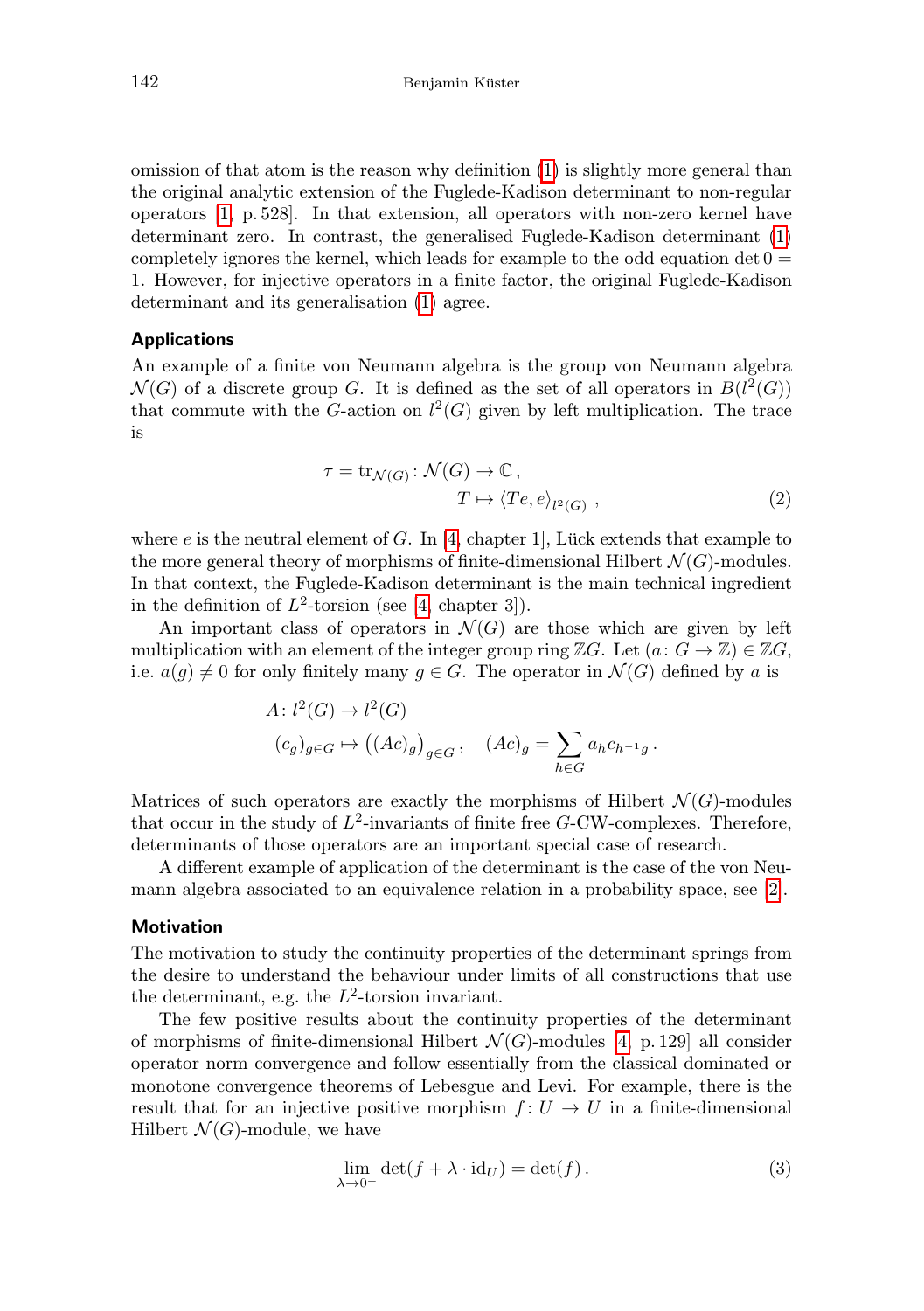Naturally, for such continuity results one expects non-trivial counterexamples when the conditions of no classical convergence theorem for integrals are fulfilled. By non- -trivial counterexamples, we mean operators which are as regular as possible. By the latter we shall mean that the kernel and the cokernel are as small as possible, the operator has useful properties such as being self-adjoint, and the operator is of determinant class, i.e. has strictly positive determinant.

For the strong and weak operator topologies, positive results are much harder to obtain since the convergence of operators in those topologies does not imply convergence of the spectral density functions of the operators in any usable sense. We are not aware of any published research in the study of the continuity of the determinant with respect to other topologies than the one induced by the operator norm.

#### Main results

Our three main results are: The determinant is not continuous on all isomorphisms in  $\mathcal{N}(\mathbb{Z})$  with respect to the strong operator topology. In the case of the weak operator topology, the example of discontinuity can be constructed within the class of operators in  $\mathcal{N}(\mathbb{Z})$  given by left multiplication with elements of  $\mathbb{Z}[\mathbb{Z}]$ . Considering the operator norm topology, the Fuglede-Kadison determinant can be discontinuous at  $\lambda = 0$  on a line  $\{T + \lambda \cdot \text{id}_{l^2(\mathbb{Z})} \mid \lambda \in \mathbb{R}\}\)$  that consists entirely of weak isomorphisms of determinant class. That is a non-trivial counterexample to ([3](#page-2-0)) in absence of positivity. In all cases the operators are constructed explicitly and the short proofs of their properties suggest how one might construct similar "pathologic" examples in other situations.

#### Method

The basis for the construction of our examples is the following model for the group von Neumann algebra of the integers. Lück remarks in [\[4,](#page-9-0) p. 15] that there is an isometric  $\star$ -algebra-isomorphism  $\mathcal{N}(\mathbb{Z}) \cong L^{\infty}(S^1)$ , where  $\mathcal{L}^{\infty}(S^1)$  is identified with the set of pointwise multiplication operators  $\{M_g \mid g \in L^{\infty}(S^1)\} \subset B(L^2(S^1))$  and the involution on  $L^{\infty}(S^1)$  is pointwise complex conjugation. That isomorphism of algebras is induced by an isometry of Hilbert spaces

<span id="page-3-0"></span>
$$
l^{2}(\mathbb{Z}) \stackrel{\cong}{\longrightarrow} L^{2}(S^{1}),
$$
  
\n
$$
(a_{k})_{k \in \mathbb{Z}} \longrightarrow (z \mapsto \sum_{k \in \mathbb{Z}} a_{k} z^{k}), \quad z = e^{i\varphi} \in \mathbb{C}.
$$
  
\n(4)

Note that [\(4\)](#page-3-0) implies that an operator in  $\mathcal{N}(\mathbb{Z})$  given by left multiplication with an element  $(a_k)_{k \in \mathbb{Z}} \in \mathbb{C}[\mathbb{Z}]$  is identified with the polynomial  $\sum_{k \in \mathbb{Z}} a_k z^k$  in  $L^{\infty}(S^1)$ . The identification  $\mathcal{N}(\mathbb{Z}) \cong L^{\infty}(S^1)$  allows for simple constructions of concrete morphisms in  $\mathcal{N}(\mathbb{Z})$  with prescribed spectral density functions. Moreover, under the identification there is the following simple formula for the determinant [\[4,](#page-9-0) p. 128]:

<span id="page-3-1"></span>
$$
\ln \det g = \int_{S^1} \ln |g(z)| \cdot \chi_{\{u \in S^1 \mid g(u) \neq 0\}} d\text{vol}_z, \quad g \in L^\infty(S^1)
$$
 (5)

where d vol<sub>z</sub> is the usual "round" measure on  $S^1$ , scaled such that vol $(S^1) = 1$ .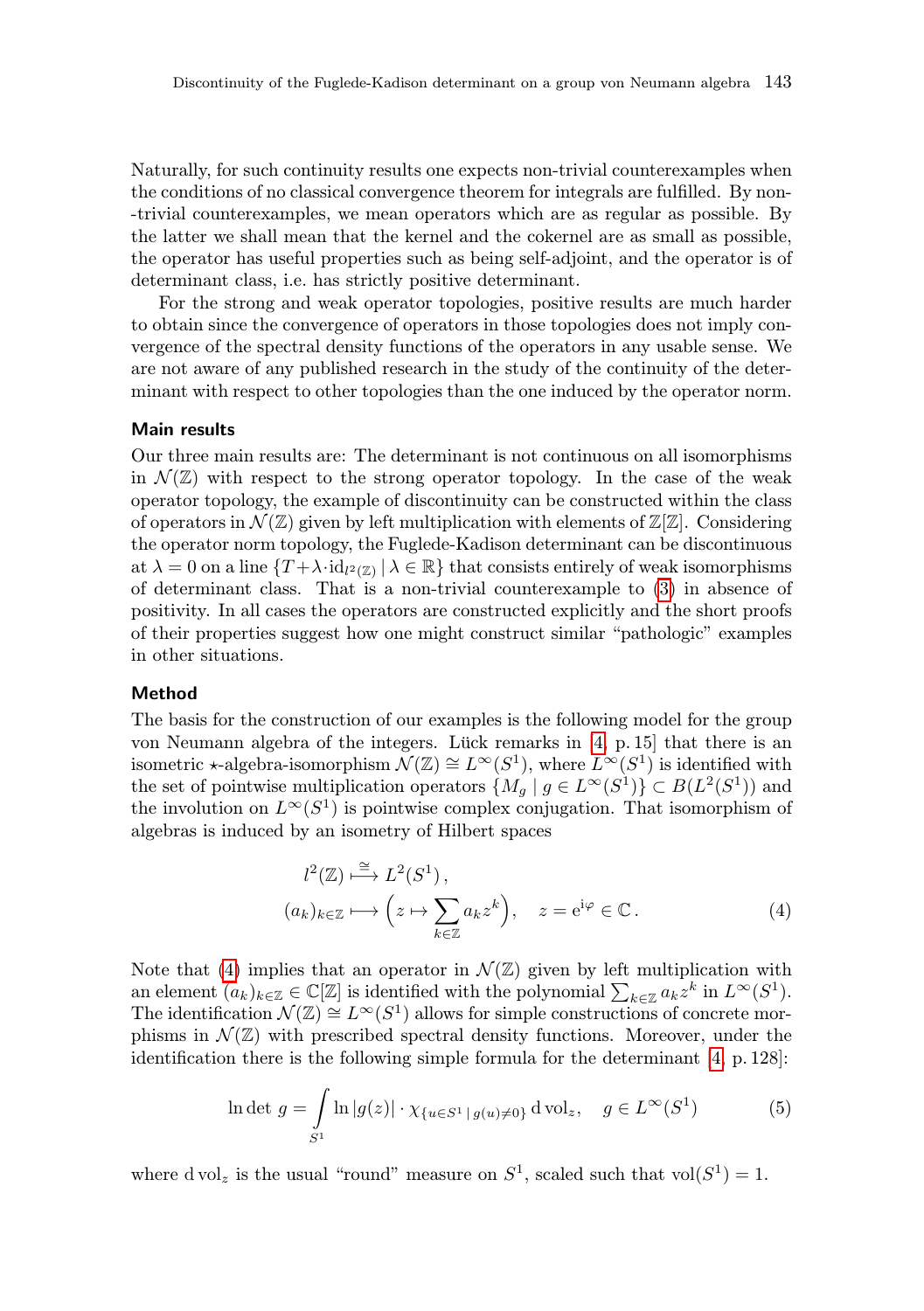At this point we would like to remark that although  $\mathcal{N}(\mathbb{Z}) \cong L^{\infty}(S^1)$  is not a type II factor (because  $\mathbb Z$  has no infinite conjugacy classes, see [\[3,](#page-9-0) Theorem 6.7.5]),  $L^{\infty}(S^1)$  can be embedded into a type II factor as a maximal commutative subalgebra, by the classical group measure space construction. Therefore, operators in  $\mathcal{N}(\mathbb{Z})$  can be regarded as elements in a type II factor. Moreover, since all operators involved in our counterexamples are injective, their determinant agrees in fact with the original Fuglede-Kadison determinant from [\[1\]](#page-9-0), which means that our results apply in particular to the original Fuglede-Kadison determinant.

#### 2 Discontinuity in the Weak Operator Topology

**Proposition 1.** There is a sequence  $(A_n)_{n\in\mathbb{N}}\subset\mathcal{N}(\mathbb{Z})$  of isomorphisms, given by left multiplication with elements in  $\mathbb{Z}[\mathbb{Z}]$ , which converges to  $\mathrm{id}_{l^2(\mathbb{Z})}$  with respect to the weak operator topology but  $\lim_{n\to\infty} \det(A_n) \neq 1 = \det(\mathrm{id}_{l^2(\mathbb{Z})}).$ 

*Proof.* Define  $A_n$  to be left multiplication with  $({}^na_k)_{k\in\mathbb{Z}}$ , where  ${}^na_0=1, {}^na_n=2$ and  $n_{a_k} = 0$  for all  $k \in \mathbb{Z}$  other than 0 and n. Under the isometric isomorphism  $\mathcal{N}(\mathbb{Z}) \cong L^{\infty}(S^1), A_n$  corresponds to the polynomial

$$
p_n(z) := 1 + 2z^n, \quad z \in S^1 \subset \mathbb{C} \, .
$$

The polynomial  $1 + 2z^n$  on  $S^1$  is bounded away from zero for each  $n \in \mathbb{N}$ . Hence  $A_n$  is invertible with inverse the operator corresponding to  $1/p_n \in L^{\infty}(S^1)$ . In [\[4,](#page-9-0) p. 136], Lück proves an example that implies  $\det(A_n) = 2$  for all  $n \in \mathbb{N}$ . From [\(2\)](#page-2-1) follows immediately that  $\det(\mathrm{id}_{l^2(\mathbb{Z})}) = 1$ . What is left to show is that  $(A_n)_{n \in \mathbb{N}}$ converges to  $\mathrm{id}_{l^2(\mathbb{Z})}$  in the weak operator topology as  $n \to \infty$ . Let  $f, g \in C^{\infty}(S^1)$ . Then we have

<span id="page-4-0"></span>
$$
\left| \frac{1}{2} \langle (p_n - 1) f, g \rangle_{L^2(S^1)} \right| = \left| \int_{S^1} z^n f(z) \overline{g(z)} \, dvol_z \right|
$$

$$
= \left| \int_0^{2\pi} e^{int} f(\exp(it)) \overline{g(\exp(it))} \, dt \right|
$$

$$
= \left| \int_0^{2\pi} \frac{1}{in} e^{int} \frac{d}{dt} (f\overline{g}) (\exp(it)) \, dt \right|
$$

$$
\leq \frac{1}{n} \left| | (fg)' | \right|_{\infty} \stackrel{n \to \infty}{\longrightarrow} 0 . \tag{6}
$$

Now, since  $C^{\infty}(S^1)$  is dense in  $L^2(S^1)$  with respect to its Hilbert space norm, we can conclude from [\(6\)](#page-4-0) that the sequence of operators in  $B(L^2(S^1))$  given by pointwise multiplication with  $p_n$  converges to  $\mathrm{id}_{L^2(S^1)}$  in the weak operator topology as  $n \to$ ∞. The corresponding claim about the sequence  $(A_n)_{n\in\mathbb{N}}$  follows immediately.  $\Box$ 

Note that the sequence  $(A_n)_{n\in\mathbb{N}}$  from the previous proof does not converge to  $\mathrm{id}_{l^2(\mathbb{Z})}$  in the strong operator topology: For each polynomial  $p_n$  corresponding to  $A_n$ , we have  $\|(p_n - 1)f\|_{L^2(S^1)} = 2 \|f\|_{L^2(S^1)}$  for all  $f \in L^2(S^1)$ .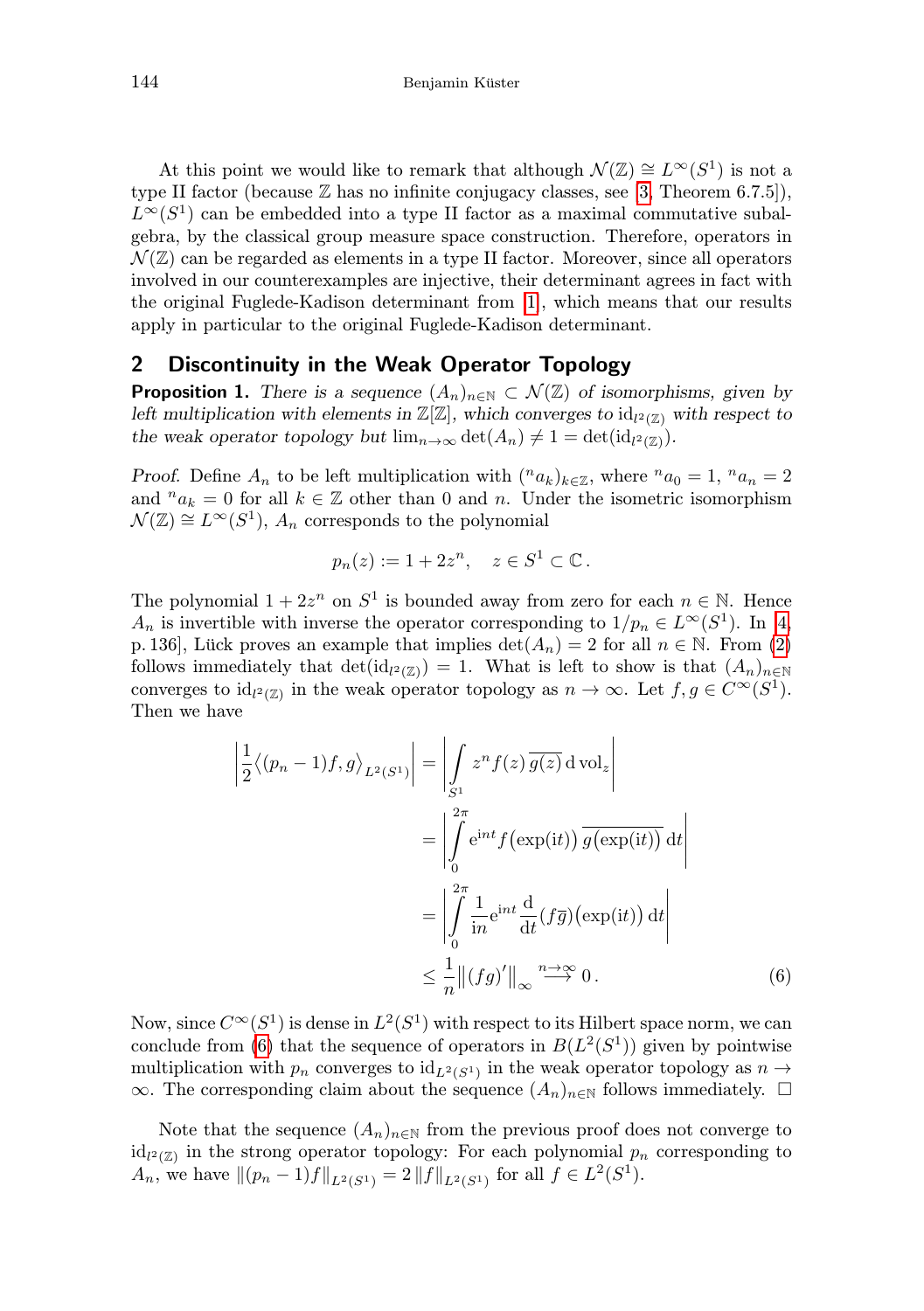#### 3 Discontinuity in the Strong Operator Topology

**Proposition 2.** Let  $r = (r_n)_{n \in \mathbb{N}}$  be a sequence of non-negative real numbers (e.g.  $r_n = \sin(n) + 1$ . There is a sequence of isomorphisms  $(f_n^r)_{n \in \mathbb{N}} \subset \mathcal{N}(\mathbb{Z})$  such that  $f_n^r \to \mathrm{id}_{l^2(\mathbb{Z})}$  in the strong operator topology as  $n \to \infty$  and  $\det(f_n^r) = \exp(-r_n)$ .

*Proof.* We use the identification  $L^{\infty}(S^1) \cong \mathcal{N}(\mathbb{Z})$ . Let for  $n \in \mathbb{N}$  the operator  $f_n^r$ correspond to the function  $g_n^r \in L^\infty(S^1)$  given by

$$
g_n^r\left(\exp(2\pi i t)\right) := \begin{cases} \exp(-n \cdot r_n), & 0 < t \le \frac{1}{n}, \\ 1, & \frac{1}{n} < t \le 1. \end{cases}
$$

Then  $f_n^r$  is self-adjoint, as  $g_n^r$  is real, and invertible with inverse the operator corresponding to the well-defined function  $1/g_n^r \in L^\infty(S^1)$ .

We prove first that  $f_n^r$  converges to  $\mathrm{id}_{l^2(\mathbb{Z})}$  in the strong operator topology. This is equivalent to proving that the pointwise multiplication operator  $M_{g_n^r} \in$  $B(L^2(S^1))$  converges to  $id_{L^2(S^1)}$ .

Let  $h \in L^2(S^1)$ .

$$
\|M_{g_n^r}(h) - h\|_{L^2(S^1)} = \int_{S^1} |g_n^r(z)h(z) - h(z)|^2 d\text{ vol}_z
$$
  
= 
$$
\int_{0}^{1} |g_n^r(\exp(2\pi i t))h(\exp(2\pi i t)) - h(\exp(2\pi i t))|^2 dt
$$
  
= 
$$
\int_{0}^{1/n} |h(\exp(2\pi i t))(\exp(-n \cdot r_n) - 1)|^2 dt
$$
  

$$
\leq \int_{0}^{1/n} |h(\exp(2\pi i t))|^2 dt.
$$

The final integral converges to zero as  $n \to \infty$  due to  $\sigma$ -additivity of Lebesgue measure. The calculation of the determinant of  $f_n^r$  is a very easy task using [\(5\)](#page-3-1):

$$
\ln \det(f_n^r) = \int_{S^1} \ln(|g_n^r(z)|) \cdot \chi_{\{u \in S^1 \mid g_n^r(u) \neq 0\}} d \operatorname{vol}_z
$$
  
= 
$$
\int_0^1 \ln(g_n^r(\exp(2\pi i t))) dt
$$
  
= 
$$
\int_0^{1/n} \ln(\exp(-n \cdot r_n)) dt
$$
  
= 
$$
-r_n.
$$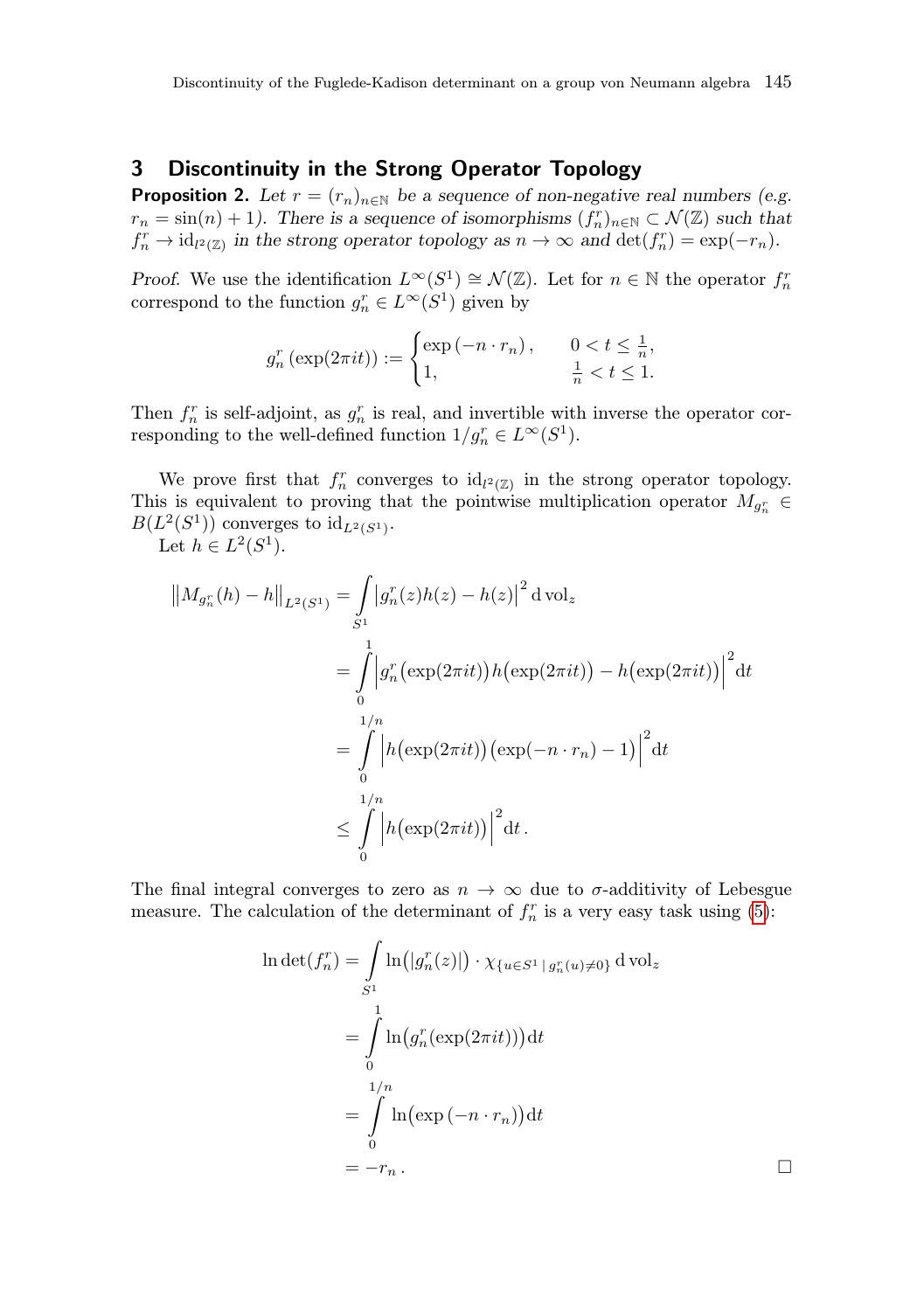#### 4 Discontinuity in the Operator Norm Topology

Define  $T \in \mathcal{N}(\mathbb{Z})$  as the operator corresponding to  $g \in L^{\infty}(S^1)$ , where

<span id="page-6-1"></span>
$$
g\left(\exp(2\pi ix)\right) := \left(\frac{1}{n} - x\right)^{n(n+1)} - e^{-\sqrt{n-1}}, \quad x \in \left(\frac{1}{n+1}, \frac{1}{n}\right], \ n \in \mathbb{N}.
$$
 (7)

The shape of the graph of  $g$  is illustrated in Figure [1](#page-6-0) below. One property of  $g$  is that for all  $x \in (\frac{1}{n+1}, \frac{1}{n}], n \in \mathbb{N}$ , there is a  $\delta_n > 0$  such that

$$
-e^{-\sqrt{n}} - \delta_n \ge g\left(\exp(2\pi ix)\right) \ge -e^{-\sqrt{n-1}}.
$$

The statement in line [\(4\)](#page-6-1) can be verified using

$$
\left| \left( \frac{1}{n} - x \right)^{n(n+1)} \right| \le \left( \frac{1}{n} - \frac{1}{n+1} \right)^{n(n+1)} = \left( \frac{1}{n(n+1)} \right)^{n(n+1)}
$$
  

$$
\le \frac{1}{2} \left( e^{-\sqrt{n-1}} - e^{-\sqrt{n}} \right),
$$

where the second inequality is a straightforward check. For example, we can set where the second mequality is a straightforward check. For example, we can set  $\delta_n := \frac{1}{3} (e^{-\sqrt{n-1}} - e^{-\sqrt{n}})$ . Note that [\(4\)](#page-6-1) implies that  $x \mapsto g(\exp(2\pi i x))$  is a strictly decreasing function since it is strictly decreasing on each interval  $\left(\frac{1}{n+1}, \frac{1}{n}\right]$ .



<span id="page-6-0"></span>Figure 1: Qualitative picture of the graph of  $g$ . The slope of the  $\left(\frac{1}{n} - x\right)^{n(n+1)}$ -segments is strongly exaggerated.

#### 4.1 Verification of the properties of  $T$

Note that for  $\lambda \in \mathbb{R}$ , the operator  $T + \lambda \cdot id_{l^2(\mathbb{Z})}$  corresponds to  $g + \lambda \cdot 1$ , where 1 is the "constant 1" function on  $S^1$ .

**Proposition 3.** For each  $\lambda \in \mathbb{R}$  the operator  $T + \lambda \cdot id_{l^2(\mathbb{Z})}$  is a weak isomorphism.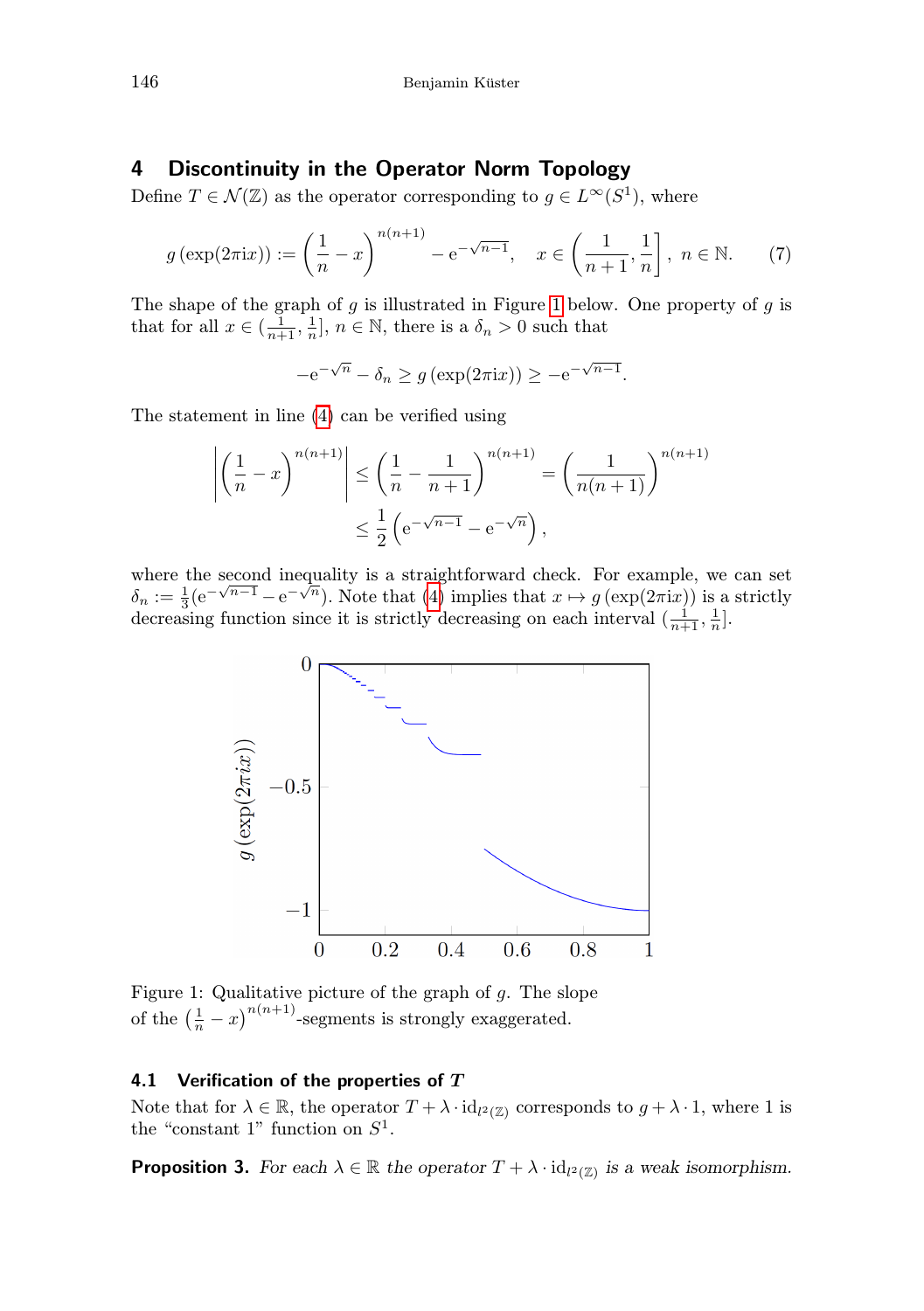Proof. As T is self-adjoint, the claim is equivalent to the claim that  $T + \lambda \cdot id_{l^2(\mathbb{Z})}$ is injective, i.e. for  $\lambda \in \mathbb{R}$  the zero locus of  $g + \lambda \cdot 1$  is a null set in  $S^1$ . Since  $x \mapsto g(\exp(2\pi ix))$  is strictly decreasing,  $g + \lambda \cdot 1$  can have at most one zero.  $\square$ 

# **Proposition 4.** For each  $\lambda \in \mathbb{R}$  the operator  $T + \lambda \cdot id_{l^2(\mathbb{Z})}$  is of determinant class.

Proof. To simplify notation, set  $\gamma_{\lambda}(x) := g(\exp(2\pi i x)) + \lambda$  for  $x \in (0,1]$ . Case  $\lambda = 0$ : We use equation [\(5\)](#page-3-1).

$$
\ln \det(T) = \int_{S^1} \ln(|g(z)|) \cdot \chi_{\{u \in S^1 \mid g(u) \neq 0\}} d \operatorname{vol}_z = \sum_{n \in \mathbb{N}} \int_{\frac{1}{n+1}}^{\frac{1}{n}} \ln |\gamma_\lambda(x)| dx
$$
  
\n
$$
\stackrel{(4)}{\geq} \sum_{n \in \mathbb{N}} \int_{\frac{1}{n+1}}^{\frac{1}{n}} \ln (e^{-\sqrt{n}}) dx
$$
  
\n
$$
= \sum_{n \in \mathbb{N}} \left( \frac{1}{n} - \frac{1}{n+1} \right) \cdot (-\sqrt{n}) = \sum_{n \in \mathbb{N}} \frac{-1}{\sqrt{n(n+1)}}
$$
  
\n
$$
> -\infty.
$$

Case  $\lambda = e^{-\sqrt{m-1}}$ ,  $m \in \mathbb{N}$ : Again, we use equation [\(5\)](#page-3-1).

$$
\ln \det \left( T + \lambda_m \cdot id_{l^2(\mathbb{Z})} \right) = \sum_{n \in \mathbb{N}} \int_{\frac{1}{n+1}}^{\frac{1}{n}} \ln |\gamma_\lambda(x)| \, dx
$$
  
\n
$$
\geq \int_{\frac{1}{m+1}}^{\frac{1}{m}} \ln |\gamma_\lambda(x)| \, dx + \int_0^1 \ln \min \{ \delta_m, \delta_{m-1} \} \, dx
$$
  
\n
$$
= \int_{\frac{1}{m+1}}^{\frac{1}{m}} \ln \left( \left( \frac{1}{m} - x \right)^{m(m+1)} \right) \, dx + \ln \min \{ \delta_m, \delta_{m-1} \}
$$
  
\n
$$
= \ln \left( \frac{1}{m(m+1)} \right) - 1 + \ln \left( \min \{ \delta_m, \delta_{m-1} \} \right)
$$
  
\n
$$
> -\infty.
$$
 (8)

<span id="page-7-0"></span>Case  $\lambda = e^{-\sqrt{m-1}} + (\frac{1}{m} - \frac{1}{m+1})^{m(m+1)}$ ,  $m \in \mathbb{N}$ : The point  $(\frac{1}{m+1}, 0)$  is a limit point of the graph of  $\gamma_{\lambda}$ . We have  $|\gamma_{\lambda}(x)| \geq \delta_m$  for all  $x \in (\frac{1}{m+2}, \frac{1}{m+1}]$ . Note that  $\gamma_{\lambda}|_{(\frac{1}{m+1},\frac{1}{m}]}$  is a polynomial whose derivative has a right limit for  $x \to \frac{1}{m+1}$ + which is strictly greater than zero. If  $d_m$  is that limit, we can find  $\varepsilon > 0$  such that  $|\gamma_\lambda(x)| \geq \frac{d_m}{2}|x - \frac{1}{m+1}|$  for all  $x \in [\frac{1}{m+1} - \varepsilon, \frac{1}{m+1} + \varepsilon]$ . On  $(0, 1] \setminus [\frac{1}{m+1} - \varepsilon, \frac{1}{m+1} + \varepsilon]$ ,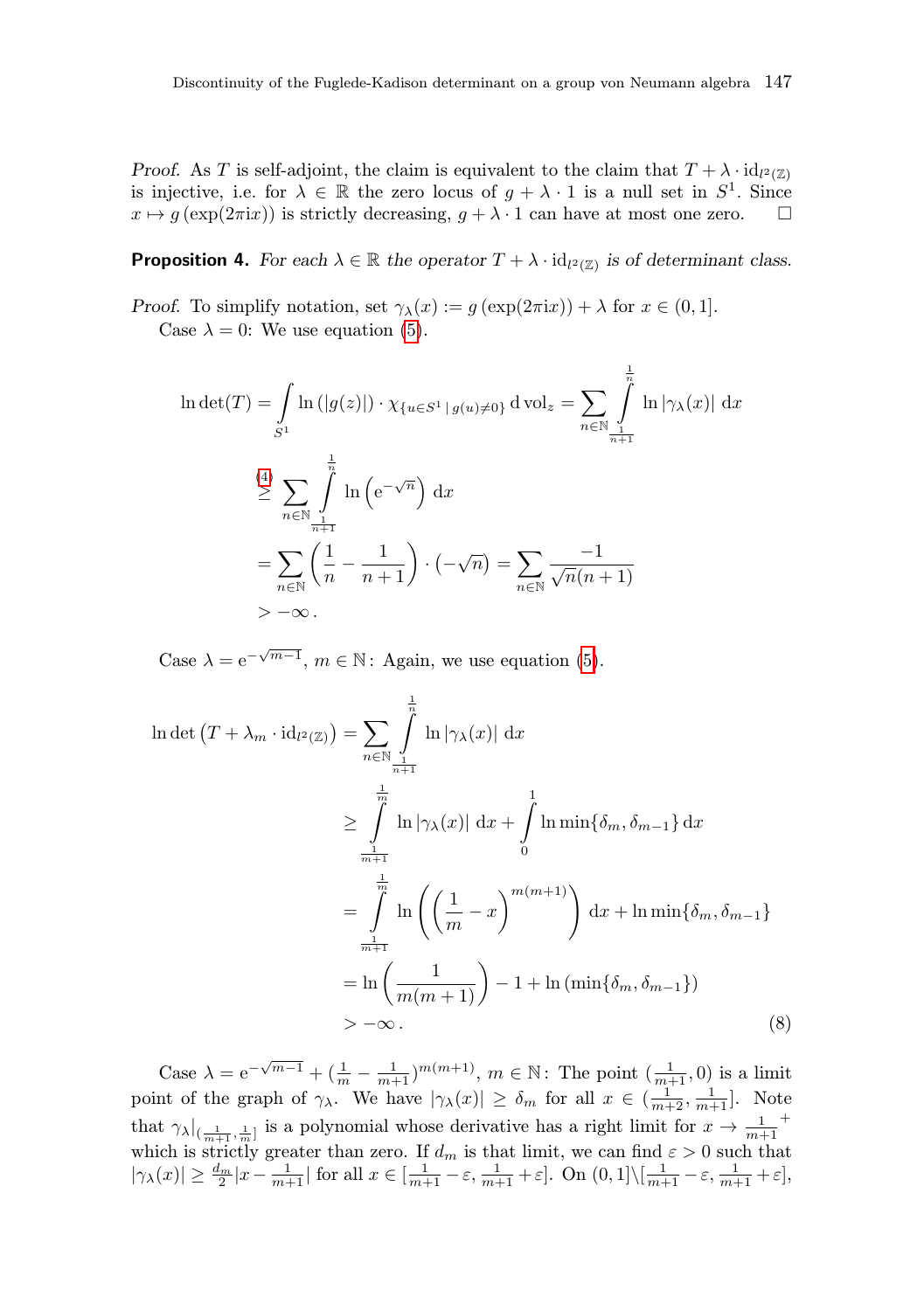$\gamma_{\lambda}$  is bounded away from zero by some bound  $\delta > 0$ . We can estimate using [\(5\)](#page-3-1):

$$
\ln \det (T + \lambda \cdot id_{l^2(\mathbb{Z})}) = \sum_{n \in \mathbb{N}} \int_{\frac{1}{n+1}}^{\frac{1}{n}} \ln |\gamma_\lambda(x)| dx
$$
  

$$
\geq \int_{\frac{1}{m+1} - \varepsilon}^{\frac{1}{m+1} + \varepsilon} \ln \left| \frac{1}{2} d_m \left( x - \frac{1}{m+1} \right) \right| dx + \int_0^1 \ln \delta dx
$$
  

$$
= 2\varepsilon \left( \ln \left( \frac{1}{2} d_m \right) + \ln (\varepsilon) - 1 \right) + \ln \delta
$$
  

$$
= -\infty.
$$

Case  $e^{-\sqrt{m-1}} < \lambda < e^{-\sqrt{m-1}} + \left(\frac{1}{m} - \frac{1}{m+1}\right)^{m(m+1)}, m \in \mathbb{N}$ : The graph of  $\gamma_{\lambda}$ cuts the x-axis at some  $x_0 \in (\frac{1}{m+1}, \frac{1}{m})$ . We can proceed as in the previous case.

For other  $\lambda \in \mathbb{R}$ : The function  $\gamma_{\lambda}$  is bounded away from 0 so the case is trivial.  $\Box$ 

**Proposition 5.** There is a sequence  $(\lambda_m)_{m \in \mathbb{N}} \subset (0,1]$  converging to zero such that  $\det (T + \lambda_m \cdot \text{id}_{l^2(\mathbb{Z})}) < \frac{1}{m(m+1)}$ . So  $\lim_{m\to\infty} \det (T + \lambda_m \cdot \text{id}_{l^2(\mathbb{Z})}) = 0 \neq \det (T)$ .

Proof. Set  $\lambda_m := e^{-\sqrt{m-1}}$ . Similarly as in the previous proof, use [\(5\)](#page-3-1):

$$
\ln \det \left( T + \lambda_m \cdot id_{l^2(\mathbb{Z})} \right) = \sum_{n \in \mathbb{N}} \int_{\frac{1}{n+1}}^{\frac{1}{n}} \ln \left| g\left(\exp(2\pi i x)\right) + \lambda_m \right| dx
$$
  

$$
\leq \int_{\frac{1}{m+1}}^{\frac{1}{m}} \ln \left| g\left(\exp(2\pi i x)\right) + \lambda_m \right| dx \tag{9}
$$

<span id="page-8-1"></span><span id="page-8-0"></span>
$$
= \ln\left(\frac{1}{m(m+1)}\right) - 1.
$$
\n(10)

In line [\(9\)](#page-8-0) we used that the summands in the previous line are non-positive. In line [\(10\)](#page-8-1) we used the estimate [\(8\)](#page-7-0).  $\Box$ 

#### Acknowledgements

The author would like to thank Prof. Wolfgang Lück at Bonn University for his suggestion to study the continuity properties of the Fuglede-Kadison determinant and for helpful conversations as well as critical feedback in the Master-Begleitseminar. The research presented in this article was carried out while the author was financially supported by a Qualification Fellowship of the Graduiertenkolleg 1150 at Bonn University, Germany.